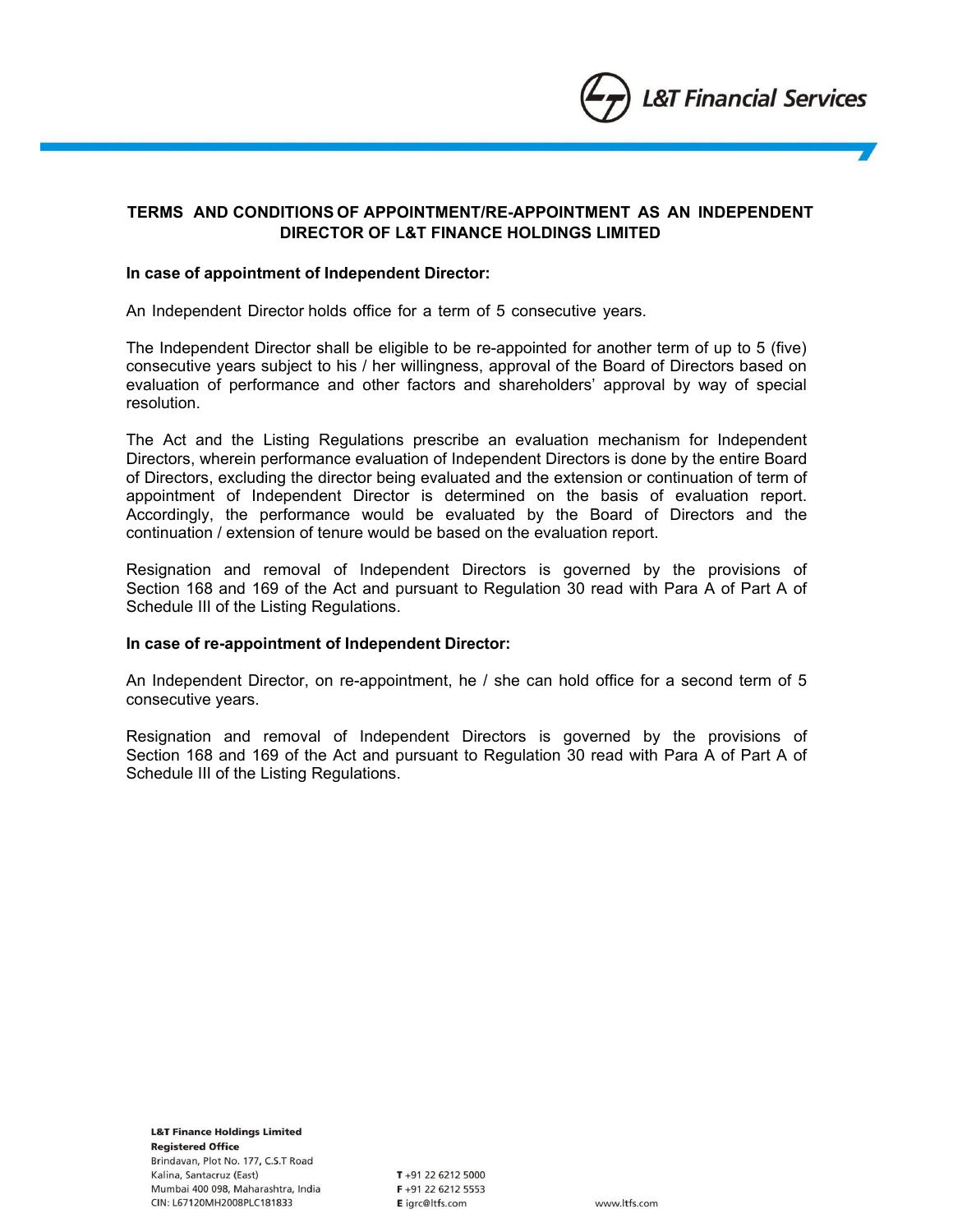

# **ROLE, RESPONSIBILITIES, FUNCTIONS, DUTIES AND LIABILITIES**

### **A. Role, Responsibilities and Functions:**

The Independent Director(s) shall:

- help in bringing an independent judgment to bear on the Board's deliberations especially on issues of strategy, performance, risk management, resources, key appointments and standards of conduct;
- bring an objective view in the evaluation of the performance of Board and management;
- scrutinise the performance of management in meeting agreed goals and objectives and monitor the reporting of performance;
- satisfy themselves on the integrity of financial information and that financial controls and the systems of risk management are robust and defensible;
- safeguard the interests of all stakeholders, particularly the minority shareholders;
- balance the conflicting interest of the stakeholders;
- determine appropriate levels of remuneration of executive directors, key managerial personnel and senior management and have a prime role in appointing and where necessary, recommend removal of executive directors, key managerial personnel and senior management;
- moderate and arbitrate in the interest of the Company as a whole, in situations of conflict between management and shareholder's interest;
- any other role or functions assigned under any applicable laws for the time being in force.

# **B. Duties:**

The Independent Director(s) shall:

- undertake appropriate induction and regularly update and refresh their skills, knowledge and familiarity with the Company;
- seek appropriate clarification or amplification of information and, where necessary, take and follow appropriate professional advice and opinion of outside experts at the expense of the Company;
- strive to attend all meetings of the Board of Directors and of the Committees of which they are a Member;
- participate constructively and actively in the committees of the Board in which they are Chairperson or a Member;
- $\bullet$  strive to attend the general meetings of the Company;
- where they have concerns about the running of the Company or a proposed action, ensure that these are addressed by the Board and, to the extent that they are not resolved, insist that their concerns are recorded in the minutes of the Board meeting;
- keep themselves well informed about the Company and the external environment in which it operates;

**L&T Finance Holdings Limited Registered Office**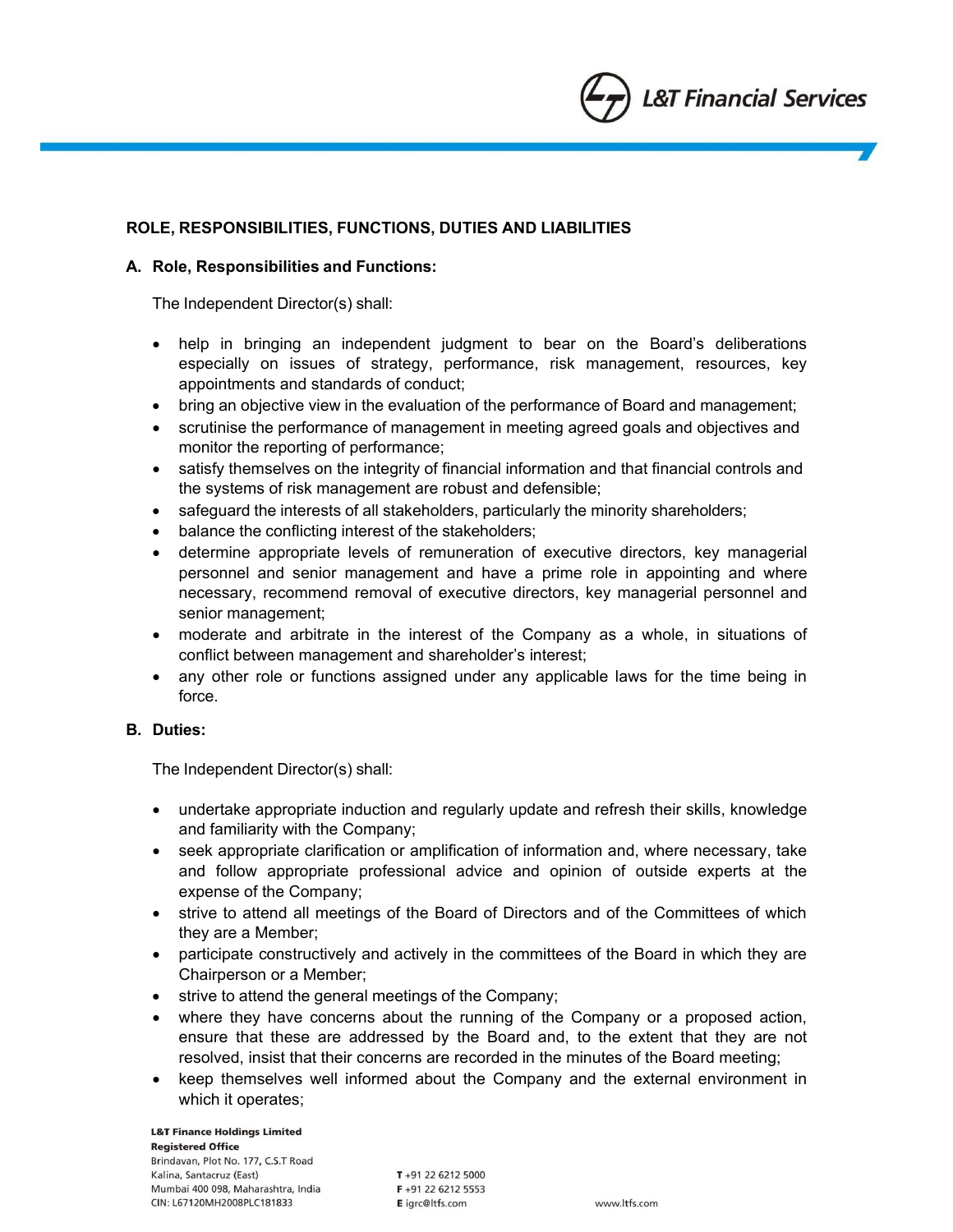

- pay sufficient attention and ensure that adequate deliberations are held before approving related party transactions and assure themselves that the same are in the interest of the Company;
- ascertain and ensure that the Company has an adequate and functional vigil mechanism and also ensure that the interests of a person who uses such mechanism are not prejudicially affected on account of such use;
- report concerns about unethical behaviour, actual or suspected fraud or violation of the Company's code of conduct;
- act within their authority, assist in protecting the legitimate interests of the Company, shareholders and its employees;

### **C. Separate meetings:**

- The Independent Directors of the Company shall hold at least one meeting in a financial year, without the attendance of Non-Independent Directors and members of management;
- All the Independent Directors of the Company shall strive to be present at such meeting;
- The meeting shall:
	- $\circ$  review the performance of Non-Independent Directors and the Board as a whole;
	- $\circ$  review the performance of the Chairperson of the Company, taking into account the views of executive directors and non-executive directors;
	- o assess the quality, quantity and timeliness of flow of information between the management of the Company and the Board that is necessary for the Board to effectively and reasonably perform their duties.

### **D. Liabilities:**

As per the provisions of Section 149(12) of the Act, notwithstanding anything contained in this Act, an Independent Director shall be held liable, only in respect of such acts of omission or commission by a Company which had occurred with his / her knowledge, attributable through Board processes, and with his / her consent or connivance or where he / she had not acted diligently.

**L&T Finance Holdings Limited Registered Office** Brindavan, Plot No. 177, C.S.T Road Kalina, Santacruz (East) Mumbai 400 098, Maharashtra, India CIN: L67120MH2008PLC181833

T+91 22 6212 5000  $F + 91$  22 6212 5553 E igrc@ltfs.com